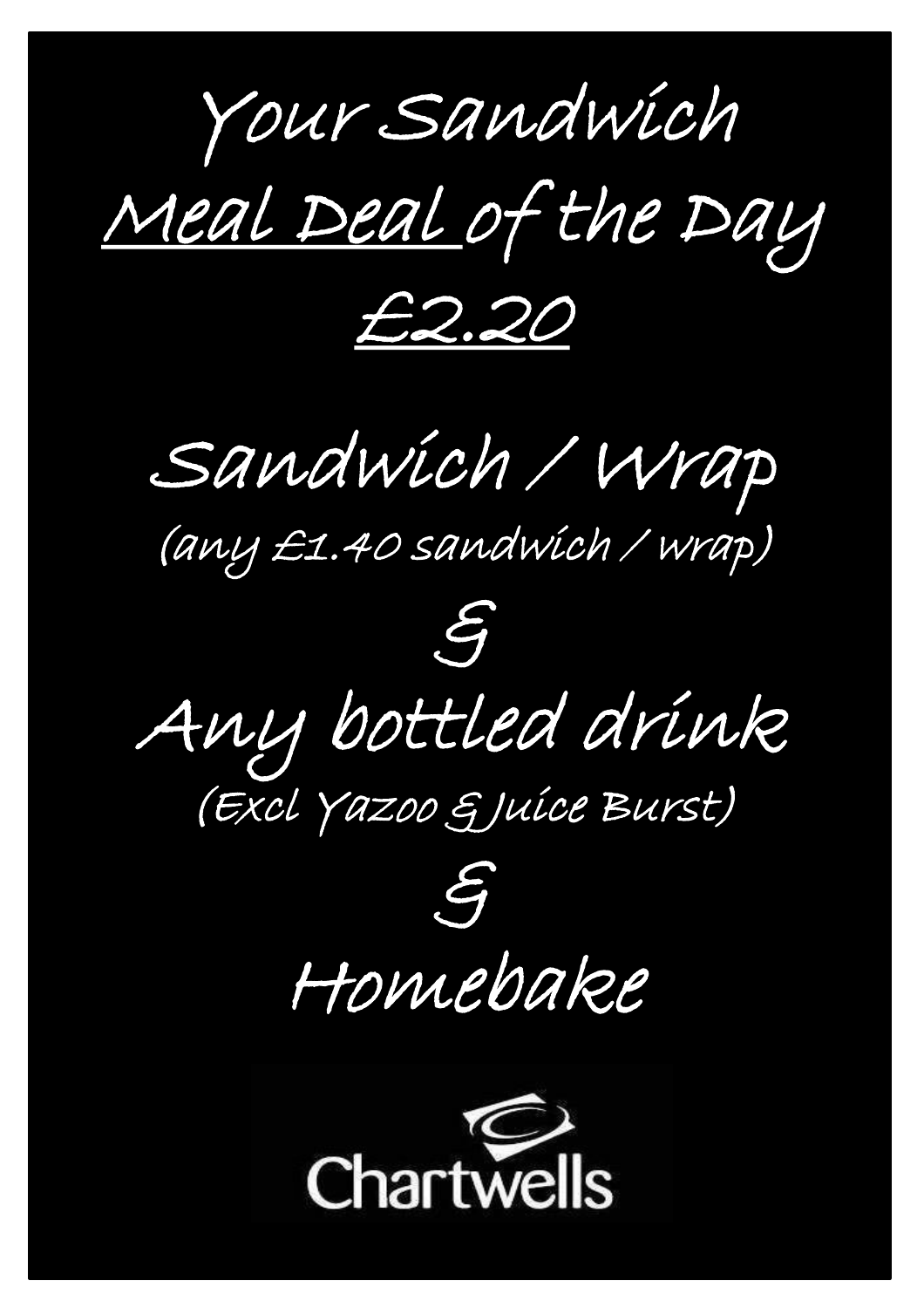Your Pasta

Meal Deal of the Day

£2.20





 $\mathcal{E}_l$ (330ml Bottled Water)

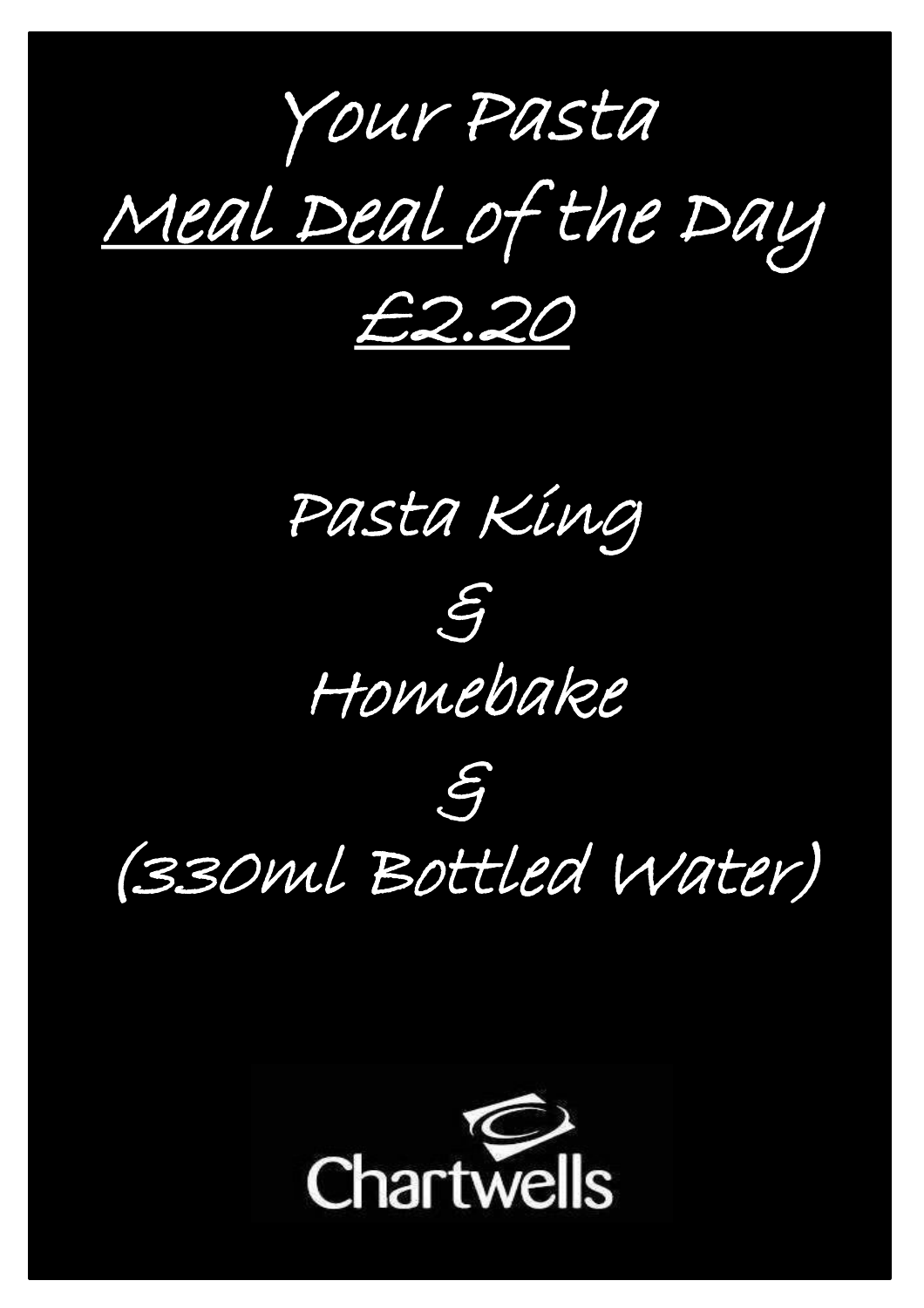Your Baguette Meal Deal of the Day

£2.20

Any Baguette priced £1.60 or £1.75



## $\epsilon$ (330ml Bottled Water)

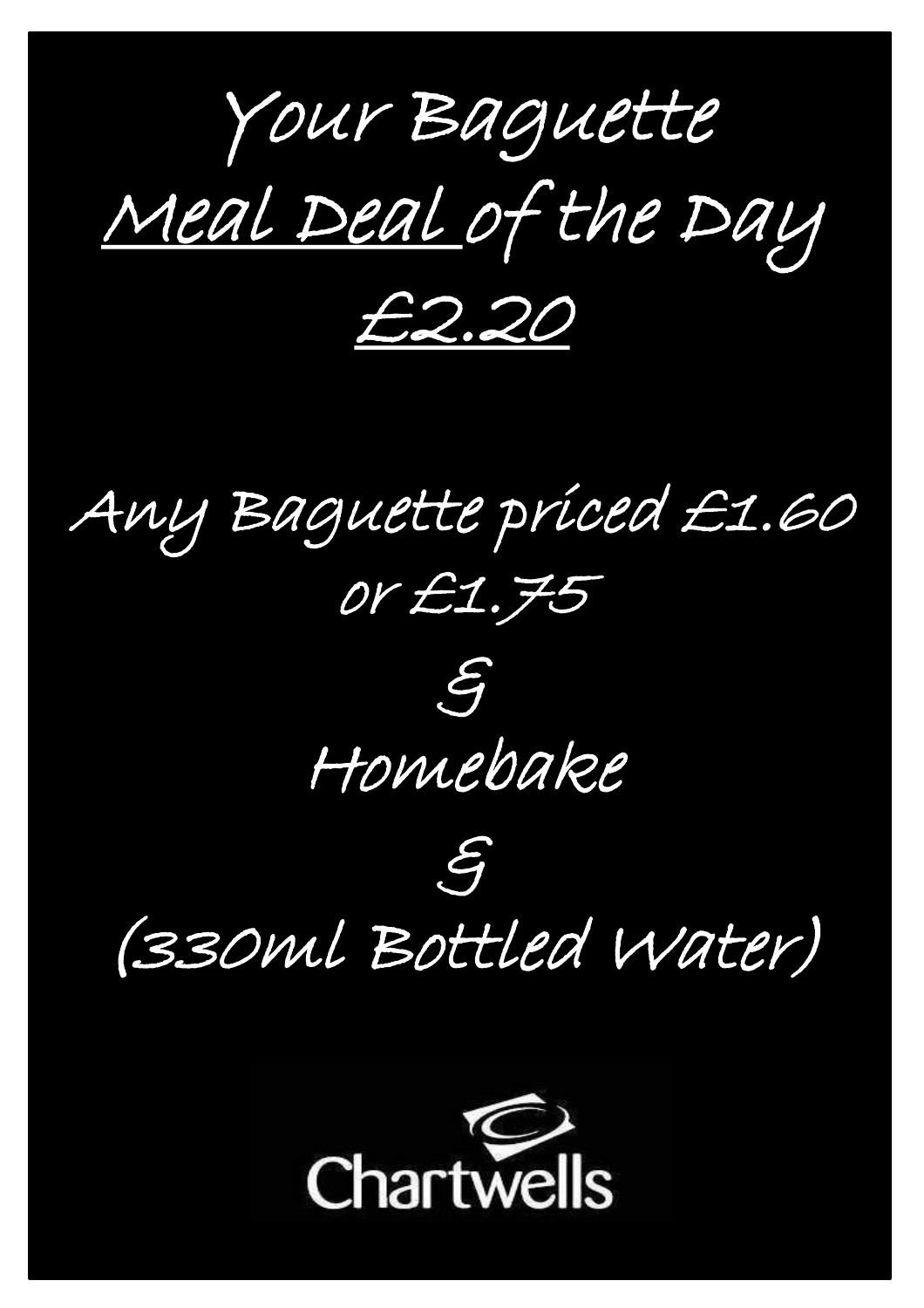Your Pizza

Meal Deal of the Day

£2.20

Pizza Slice



330ml Bottled Water



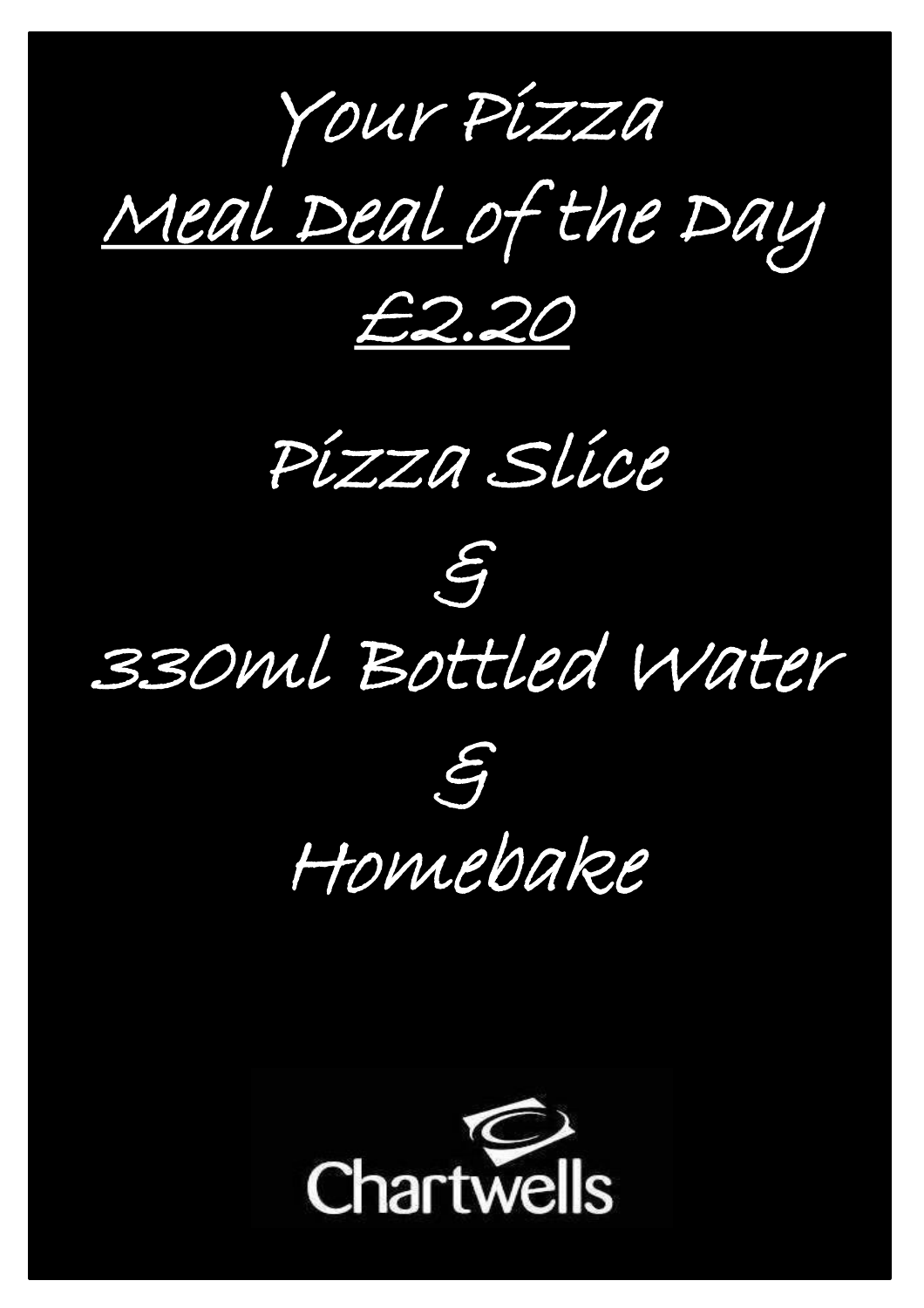Your Main

Meal Deal of the Day

£2.20

Main Meal

## $\mathcal{E}$ 330ml Bottled Water



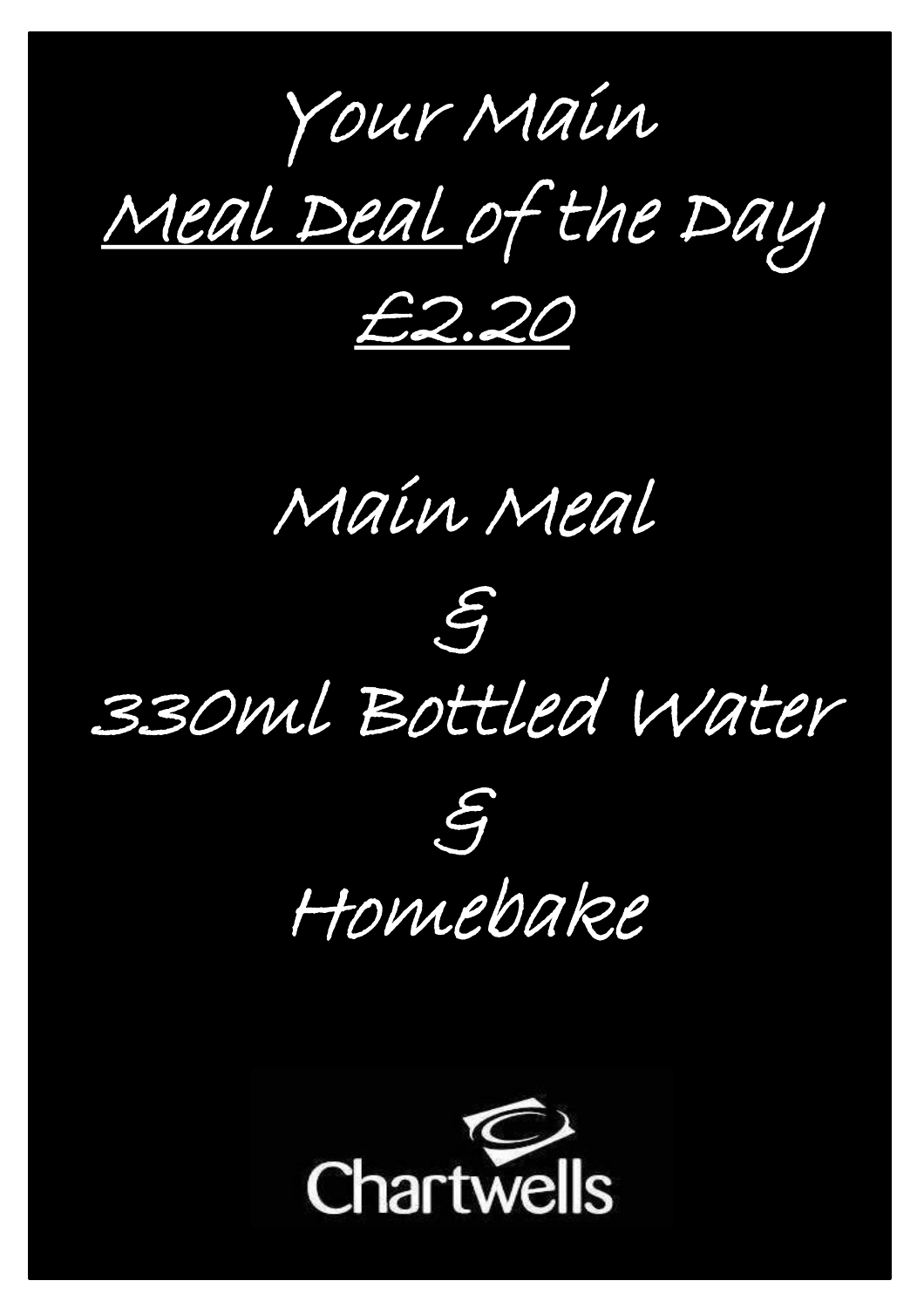Lunch Menu

| <b>Meal Deal (Main Course + Dessert)</b> | £2.20 |
|------------------------------------------|-------|
| <b>Main Meal</b>                         | £1.80 |
| <b>Main Meal Without Sides</b>           | £1.60 |
| <b>Pasta Plain</b>                       | £1.10 |
| <b>Pasta &amp; Sauce</b>                 | £1.60 |
| <b>Cheese Topping</b>                    | £0.55 |
| <u>Jacket Potato Plain</u>               | £1.05 |
| <b>Jacket Potato &amp; 1 Topping</b>     | £1.60 |
| <b>Jacket Potato &amp; 2 Topping</b>     | £1.95 |
| <b>Extra Topping</b>                     | £0.55 |
| Trattoria Pizza                          | £1.10 |
| <b>Veg Portion</b>                       | £0.35 |
| <b>Side Portion</b>                      | £0.45 |
| <b>Hot Filled Baguette</b>               | £1.85 |
| <b>Chips</b>                             | £1.10 |
| <b>Hot Dessert</b>                       | £0.80 |
| <b>Mousse &amp; Jelly Pots</b>           | £0.70 |
| <b>Vanilla Ice Cream Pots</b>            | £0.70 |
| <b>Yoyo Bears</b>                        | £0.90 |
| <b>Nuti-Grain Bars</b>                   | £0.90 |
| <b>Go Ahead Bars</b>                     | £0.90 |
| <b>Digestive Biscuit Twin Pack</b>       | £0.55 |
| <u>Cookie</u>                            | £0.80 |
| <b>Home Baking</b>                       | £0.70 |
| <b>Muffin</b>                            | £0.80 |
| Chartwells<br><b>Cake Slice</b>          | £0.80 |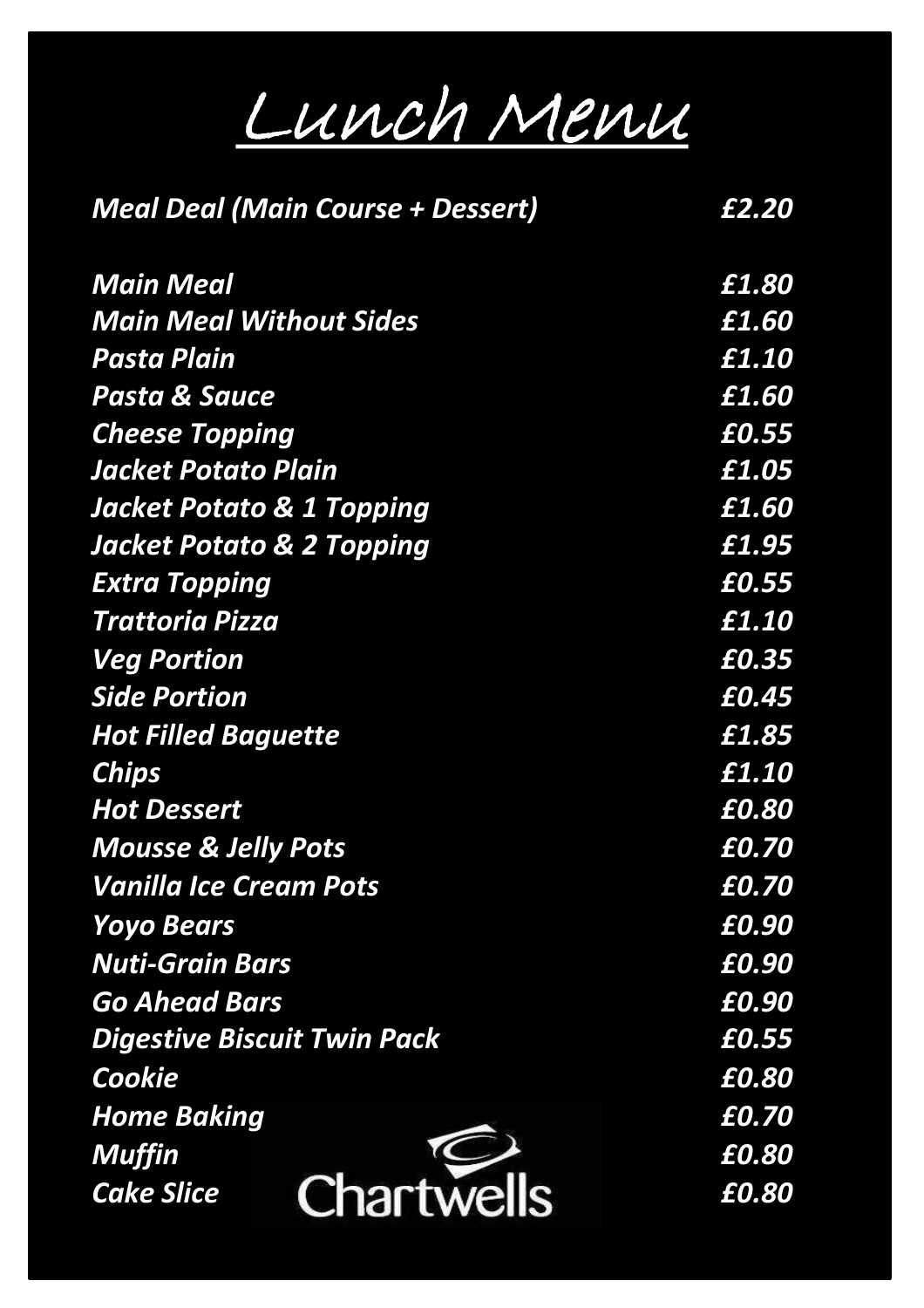

| Egg Mayo Sandwich                        | £1.40 |
|------------------------------------------|-------|
| <b>Cheese Sandwich</b>                   | £1.40 |
| Cheese & Pickle Sandwich                 | £1.40 |
| Ham Sandwich                             | £1.40 |
| <b>Cheese Salad Sandwich</b>             | £1.60 |
| <b>Crunchy Pepper &amp; Houmous Wrap</b> | £1.40 |
| Cheese Salad Sandwich                    | £1.55 |
| <b>Tuna &amp; Cucumber Sandwich</b>      | £1.60 |
| <b>Ham Salad Baguette</b>                | £1.60 |
| <b>Cheese Salad Wrap</b>                 | £1.60 |
| <b>Cheese &amp; Tomato Panini</b>        | £1.60 |
| <b>Cheese Salad Baguette</b>             | £1.60 |
| Cheese & Tomato Baguette                 | £1.75 |
| Egg & Cress Baguette                     | £1.75 |
| Ham & Cheese Sandwich                    | £1.80 |
| Chicken Mayo / Tikka Sandwich            | £1.80 |
| <b>Ham &amp; Cheese Baguette</b>         | £1.85 |
| <b>BBG Chicken Baguette</b>              | £1.85 |
| <b>BLT Baguette</b>                      | £1.85 |
| <b>Chicken Tikka Baguette</b>            | £1.85 |
| <b>Chicken Mayonnaise Baguette</b>       | £1.85 |
| <b>Ham &amp; Cheese Panini</b>           | £1.85 |

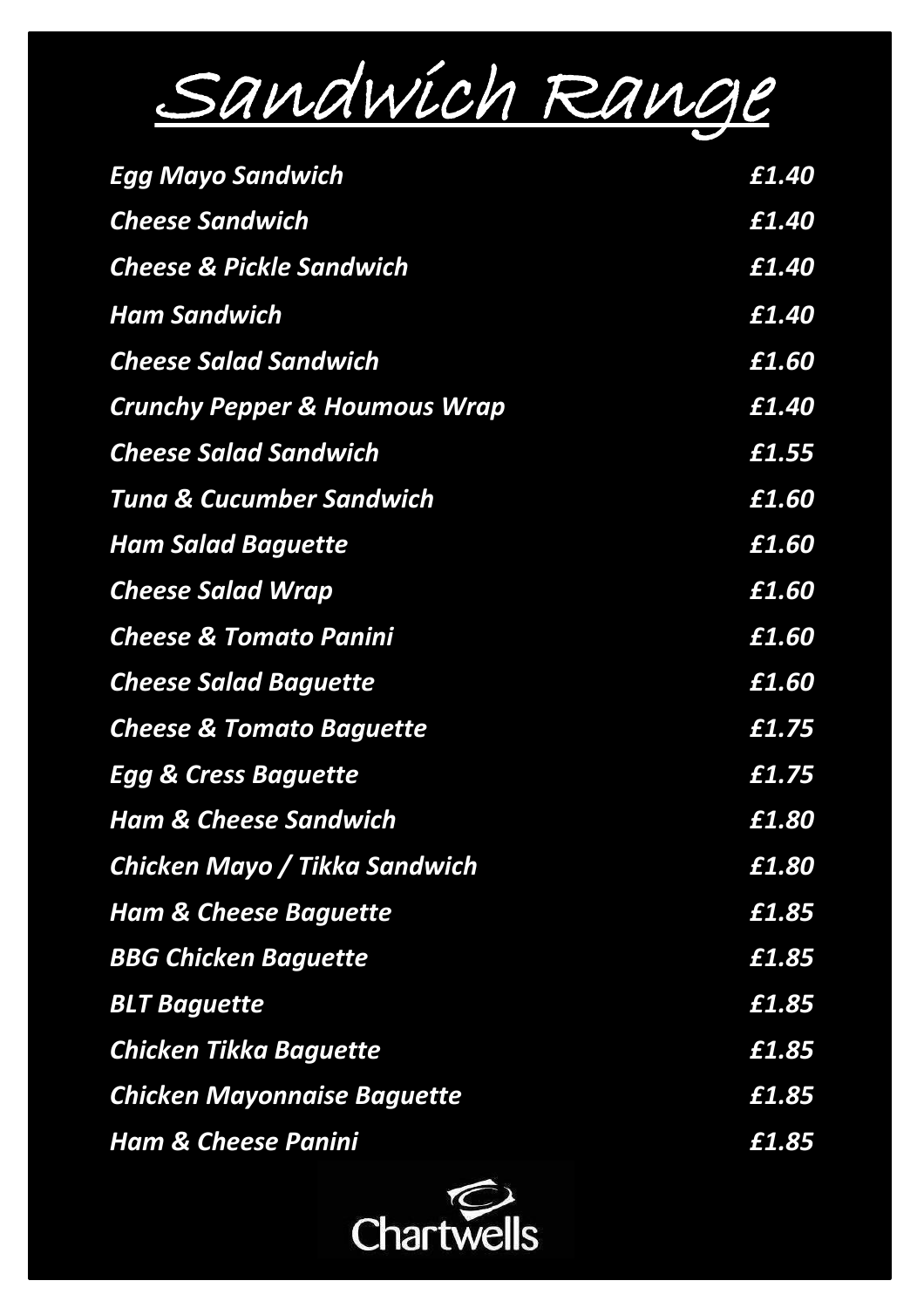

| <b>Muller Corner</b>                      | £0.80 |
|-------------------------------------------|-------|
| <b>Whole Fruit</b>                        | £0.55 |
| <b>Small Fruit Pot</b>                    | £0.70 |
| <b>Fruit Salad Pot</b>                    | £1.00 |
| <b>Sauce Portions</b>                     | £0.12 |
| Pasta Pot                                 | £0.80 |
| <b>Selection of Sandwiches from</b>       | £1.40 |
| <b>Selection of Filled Baguettes from</b> | £1.60 |
| <b>Selection of Filled Wraps from</b>     | £1.40 |
| <b>Salad Pot from</b>                     | £1.80 |